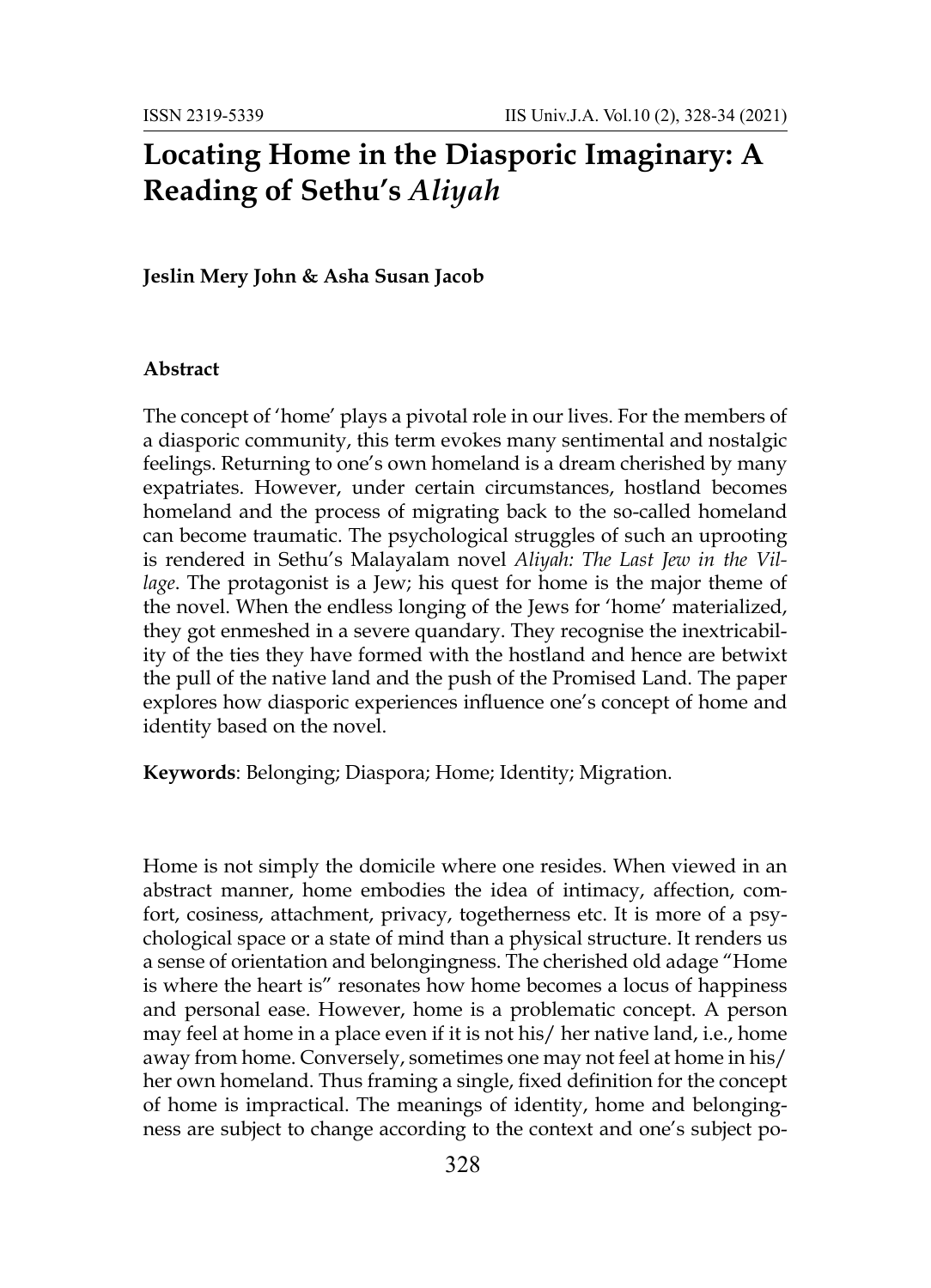sition.

The concept of home or rather homeland is central to the understanding of diaspora. One of the characteristic features of diasporic experience is "a strong attachment to and desire for literal return to a well- preserved homeland" (Clifford 305). According to FemkeStock, "[at] the core of the concept of diaspora lies the image of a remembered home that stands at a distance both temporally and spatially" (24).Being displaced and rootless, the diaspora occupy a perilous intermediate or in-between position in the social edifice of the hostland. Though far removed in time and space, home evokes a plethora of memories in their minds at least in fragments and fissures. The nostalgic longing for lost homeland and the dream of returning to one's native land preoccupy the consciousness of diasporic populace, especially in the case of first generation immigrants. They preserve a collective memory of their ancestral home which is invariably a romantic picture.

However, over time, some of them, especially those who do not have any memory of the ancestral land, accept the diasporic space as their own thereby transforming the hostland into homeland. As Safran observes, "Whether that home is necessarily the original homeland is a matter of controversy. It may, in fact, not be the ancestral homeland at all but rather the place where one was born and raised but that was originally a hostland, that is, a diaspora" (13). This proves that homeland is an unstable or flexible concept. The coinage of the term 'de-diasporizing' by Safran points to this fact. Through this process, many immigrants become a crucial part of the so called hostland. In such situations, the dichotomy between homeland and hostland dissolves. After the re-rooting in the hostland, the new space becomes increasingly familiar and the process of being uprooted once again would be painful. AvtarBrah contends, "Homing desire is not the same as a desire for a 'homeland'" (180). HimadriLahiri also reiterates the same argument: "Since home is a psychic space, the question of actual return does not arise" (50).

Stuart Hall considers hybridity and heterogeneity as characteristic features of diasporic cultural identity. He contends, "Diasporic identities are those which are constantly producing and reproducing themselves anew, through transformation and difference..." (401). In the new global scenario, at times home ceases to be a single, bounded territory. Two or more geographical entities can function as homelands. "The monopoly of one homeland is broken and in the new situation there is interplay of two or more homelands" (Lahiri 48). For Avtar Brah, home is both a "mythic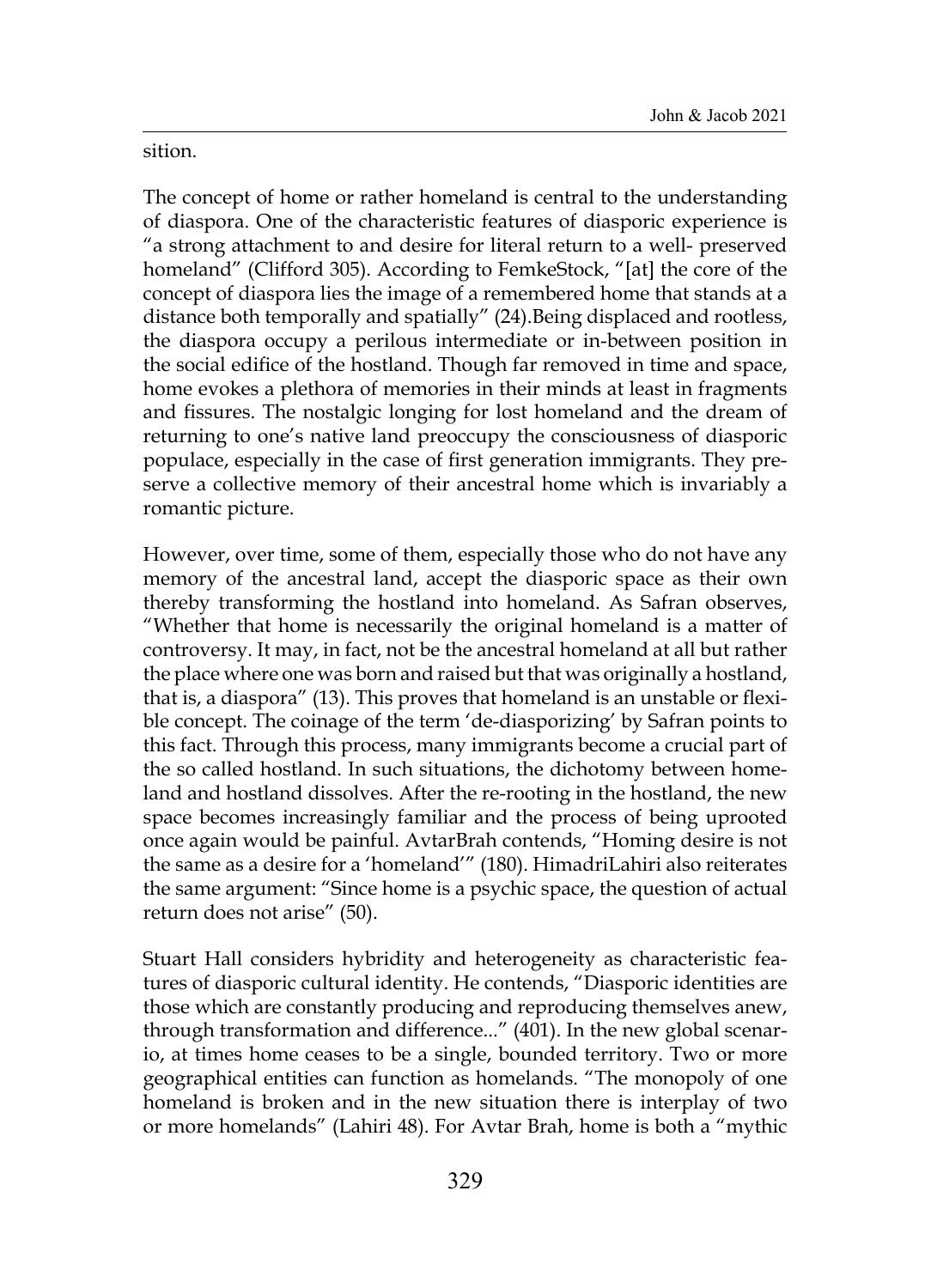space in the diasporic imagination" and "the lived experience of a locality" (192). With the emergence of multiple displaced, dislocated or deterritorialize migrant groups, a fluid idea of home has emerged. Hence the binary opposition between homeland and hostland collapses.

Sethumadhavan, popularly known as Sethu, is a renowned literary figure in Malayalam literature. Sethu's novel *Aliyah* originally published in 2013 was translated into English by Catherine Thankamma in 2017. The Hebrew word *aliyah* means ascent. The translator points out that it is a word loaded with ethnic, religious, ideological and cultural significance as it refers to the return of the Jewish diaspora to Israel (Sethu 405). This novel is centred on the life of the Jews of Chendamangalam, who return to the Promised Land leaving the land of their birth. Sethu delineates the psychological conflicts and struggles of the migrants who are torn between two loyalties. His preoccupation with Kerala's Jewish community can be traced right from his novel *Marupiravi* (translated as *The Saga of Muziris*) wherein he delves deep into Kerala's rich historical past.

India proved to be a "generous mother" to the minuscule community of Jews and they never experienced anti-Semitism in India (Israel 49). Jewish identity formation in India differed sharply from the experiences of Jews elsewhere. Kerala's Jewish community has been assimilated into the cultural matrix of the land for centuries, usually surmised as two millennia. Therefore their status as diaspora itself is perhaps arguable. In spite of being Indian citizens, they retain a diasporic status at heart. The complexity of their existence cannot be seen in the case of people belonging to any other religion. The return of Jews to their true home is also a unique case, they return to a land where they have never been to. The dichotomy between homeland and hostland becomes a defining feature of their existence.

The novel which is inevitably an amalgam of myth, history and fiction, raises many ontological questions. The protagonist Salamon's quest for home is the prominent motif in the novel. His community is so well ensconced into the cultural fabric of Chendamangalamthat when faced with the decision to return, they face severe dilemma. This conflict, whether to continue living in one's own place of birth or go to the Promised Land for which they have been yearning to return is central to the understanding of the novel. The paper examines how this homing desire or the desire to identify a location as homeland becomes the major conundrum in the novel.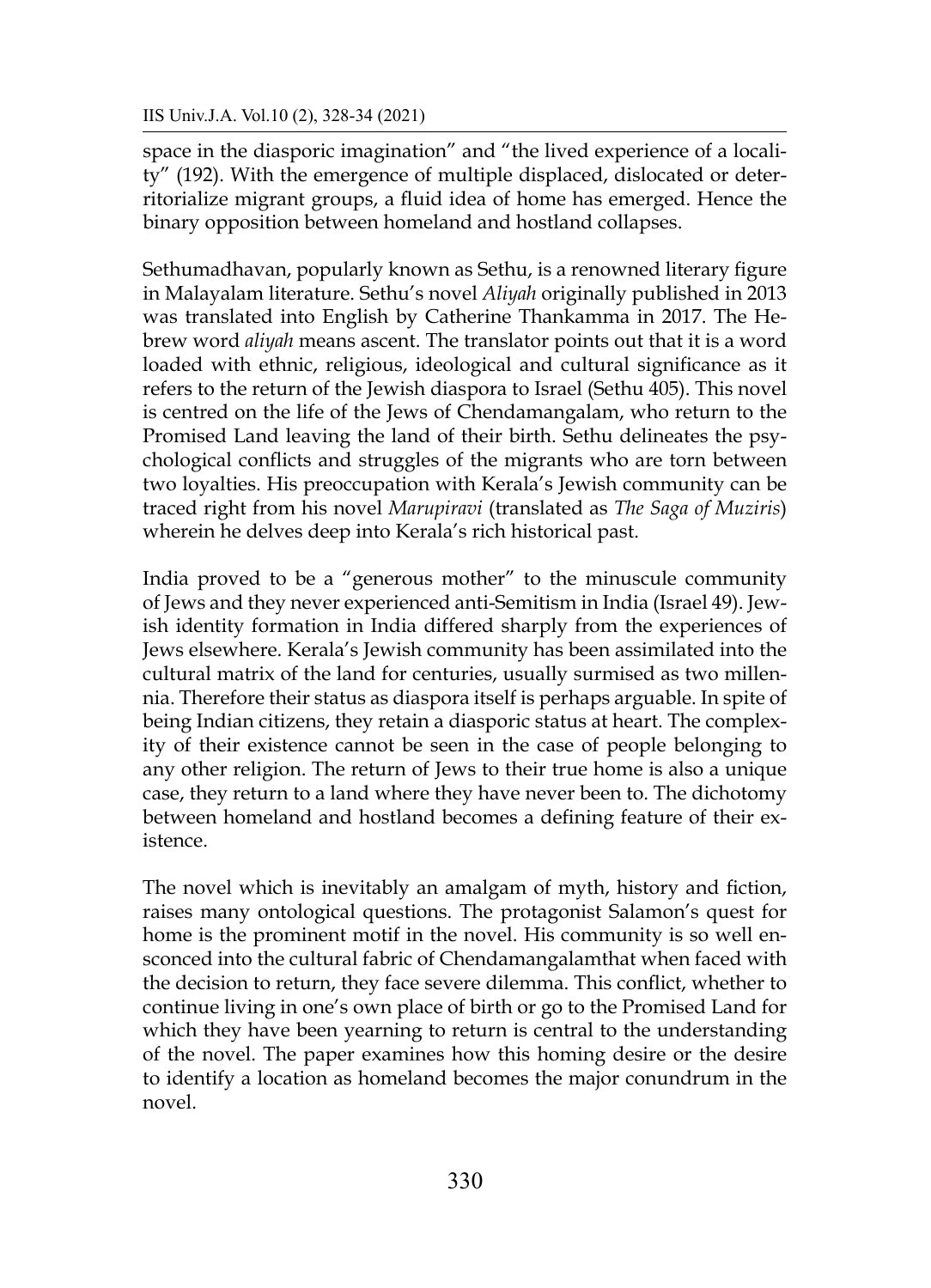The Kottayil Kovilakam area in Chendamangalam is a distinctive place wherein a Hindu temple, mosque, church and synagogue are located so close to each other. This unique expression of unity is symbolic of the religious harmony and tolerance of the people of Kerala. The kings conferred a number of privileges on them and even offered the lands to build their synagogues. The Jews lived in close contact with the local society. They were so absorbed into the matrix of the land that their non-Jewish neighbours never felt that they had a foreign origin until they took up the *aliyah*. The contribution of Jews in the development of Kerala is also substantial.

Religion and ethnicity play a significant role in the case of diasporic subjects. The people who go through a mental state of homelessness may find home in religious practices. Usually the cultural life of the diasporic population becomes centred on religious institutions. Often people belonging to the same ethnic community gather together to partake in religious activities and they attempt to recreate the practices and codes of conduct followed in their homeland with an eagerness to maintain their cultural identities. The novel describes how weddings were conducted among the Jews of Cochin. Earlier such celebrations lasted almost fifteen days, but over time their grandeur lessened. These rituals and traditions serve to keep the collective memory alive.

The obsession with the homeland is perceptible right from the opening of the novel. When Salamon has a dream of sea-passage, his grandmother Eshumuthimma interprets it as a symbol of the crossing over, the return to Israel. Her deep desire of migrating to the Jewish homeland is all the more accentuated when she hears about the formation of the state of Israel. Every year when the Jews read the sacred Haggadah, they utter the prayer "The next year in Jerusalem" (Sethu 88). They firmly believe that God will surely call them back to their holy land and this prayer helped them endure all difficulties.

When everyone in his community eagerly awaited their turn to go across Israel, the land of milk and honey, Salamon remained unsure. Disturbed by the dream, he consults his Jewish and non-Jewish acquaintances asking for their opinions and advice. They help him to decipher the layers of meaning concealed in his dream. These characters look at the prospect of returning to the homeland from different perspectives. Ramanandan believes that replanting helps one to thrive better. According to him, one must leave the land of one's birth and go to the other shore to become successful. Moses Master is a staunch believer who deems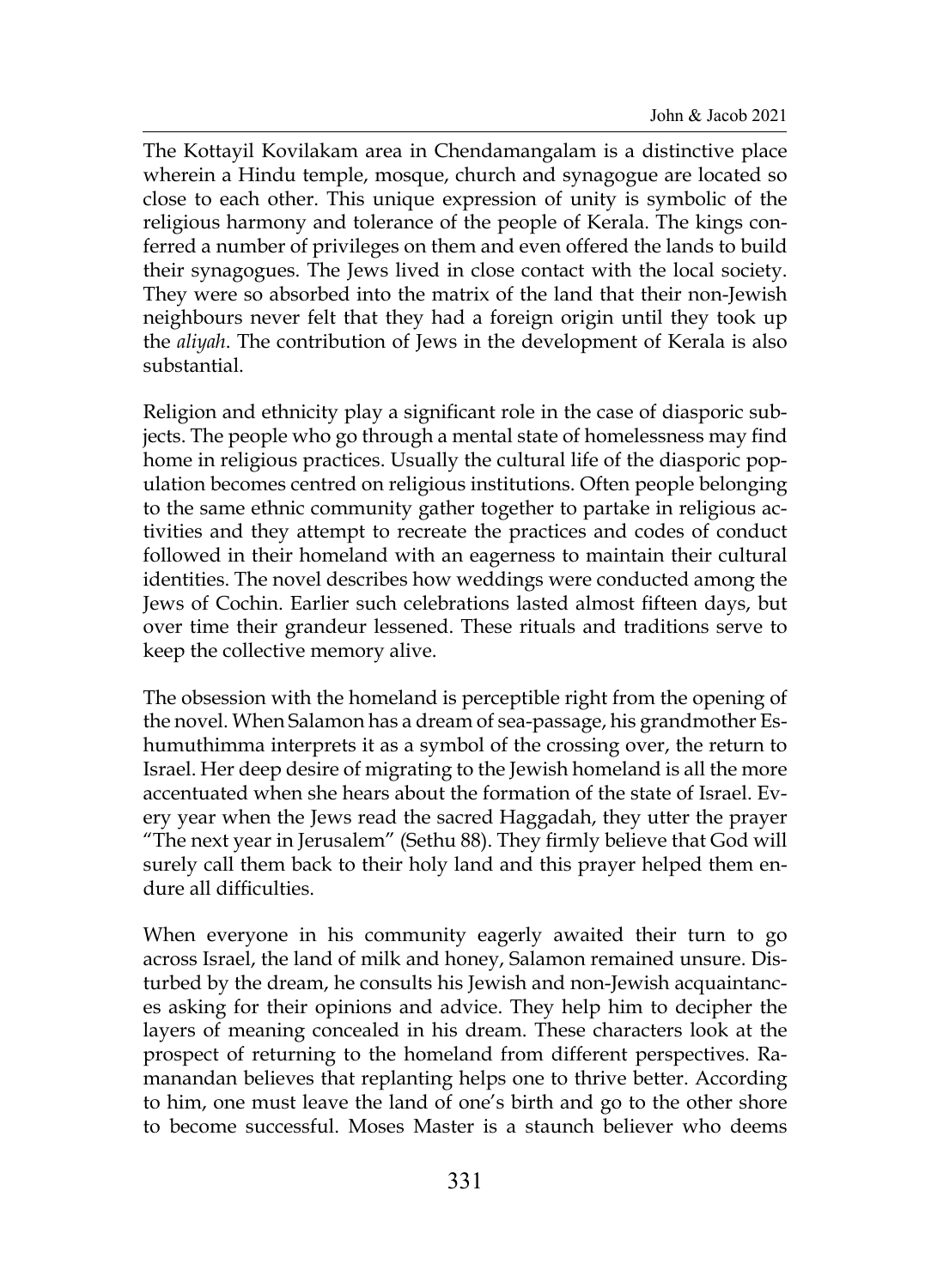the mass exodus as important to keep up one's religious faith. Varuthutty Master believes that migrations are an unavoidable part of world history. He considers migrations as transformations (Sethu 141). For the ardent exponents of Zionism, this migration meant the reclaiming of a lost identity. Nevertheless some people fear whether the discrimination between Black Jews and White Jews would resurface on the other shore also.

When the members of his community decide to sell the possessions that had been acquired through generations at a throwaway price, Salamon weighs the pros and cons of the decisive departure. He is the "one destined to take the famous Ephraim family forward to the future" (Sethu 393). He recalls the things that anchor him to the land. "This soil. This hill. This river. These twilight hours. This breeze...then..." (Sethu 185). He cannot bear to think of the parched look of the coconut trees when the summer heat ripened and scorched the soil; no one would water them if he migrates. He wonders what is in store for the people in an alien land.

In an interview with the translator, Sethu speaks of the difficulty of severing the emotional ties, the "unsnappable umblical cord" with one's place of birth (401). For the Jews of Kerala, India is not just a hostland, but a surrogate mother indeed. When their forefathers came to the land as desperate refugees who were in search of an asylum, the land embraced them with the tenderness of a mother and thence bestowed on them innumerable memories. "Thus a people who whose feet were constantly on the move found a firm hold on this land. Grew roots. And those roots, they grew deep into the soil, unknown to anyone" (Sethu 86).

Eshimuthimma's efforts in recreating the collective memory of the homeland are noteworthy. Though initially she is too high-spirited to move to Israel, later on she is disturbed. For the Jews, the soil of Jerusalem is sacred. However Eshimuthimma takes a little soil from the land of her birth before leaving to sprinkle over her face when she is dead. "For her the soil of the land of her birth was transforming itself into the sacred soil of Jerusalem" (Sethu 390). Now she feels the pangs of leaving the land where her ancestors are buried. She finds it difficult to pull out the ties that bind her firmly to the land. When the time for departure arrives, she weeps bitterly and says, "... I want to die here. This place where our ancestors are buried, isn't this our land? " (Sethu 389). This act exemplifies her earnest attempt to preserve the last vestiges of cultural affiliation with the hostland.

Salamon's uncle Elias decides to leave not on account of religious reason but because of the need to be together. He says, "Our survival lies in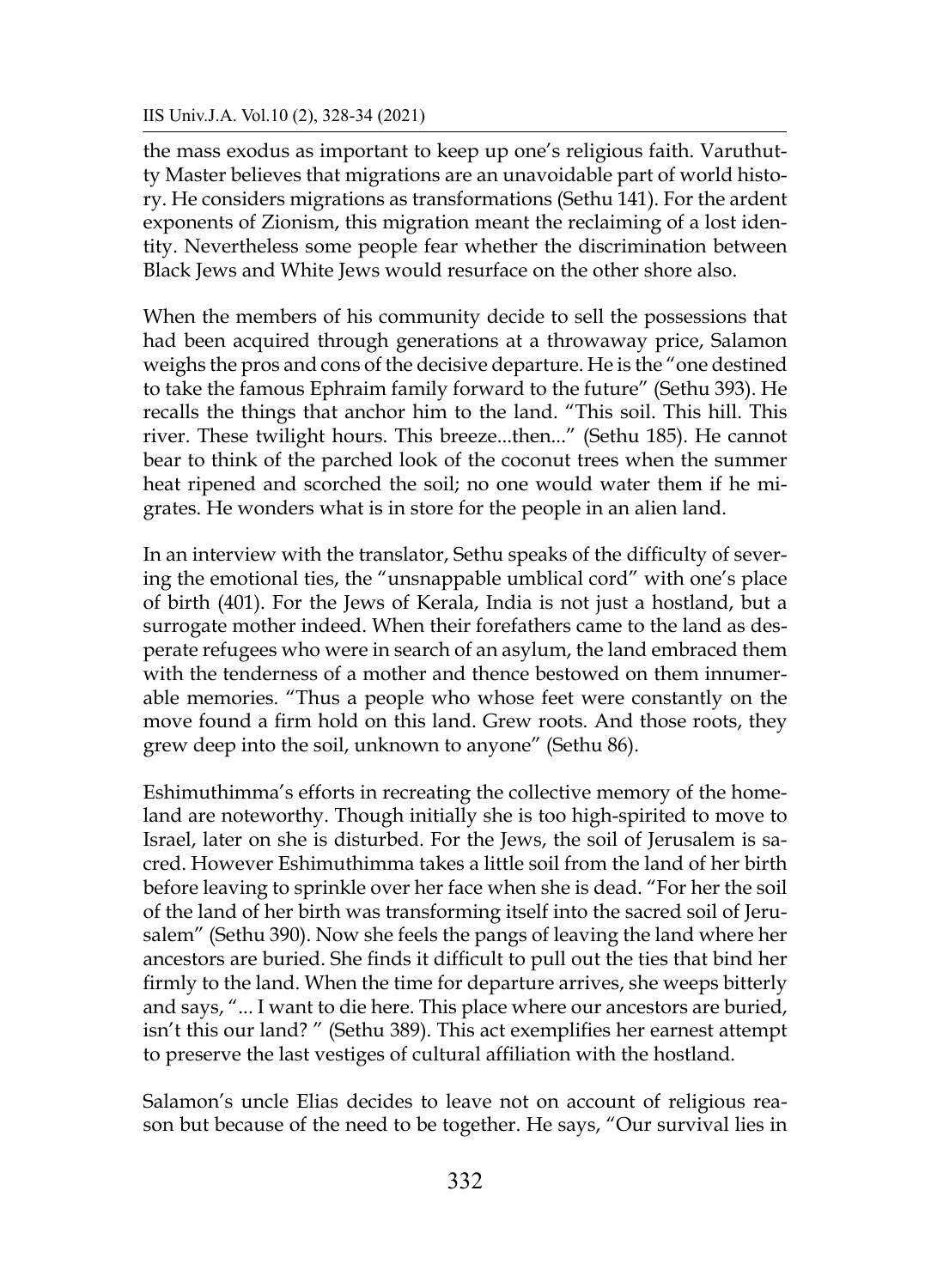numbers" (Sethu 256). However, unlike others, Binder Daveed takes an unwavering decision to remain in India: "I am a Jew through and through and I am proud to being one. But I cannot be just a Jew, can I? There is a world outside of being a Jew" (Sethu 270). Comrade Pavithran cannot approve of the idea of migration. In the defiant spirit of a communist, he tries to expose the futility of going away from the land which welcomed them as desperate refugees.

Varuthutty Master refers to the Jewish tradition of tying a tiny bundle of ash to the end of tunics of brides departing from Methala, a town in Cranganore (Sethu 146). It is a symbolic act which has great connotations. It signifies the bride's connection to the land of her birth. The Jewish women wanted the soil from the land of her birth to be sprinkled on their faces when they died. This ritualistic act underscores the importance of birthplace in the lives of Kerala Jews; they were veritably the sons and daughters of the soil. Master believes that it is difficult to extricate the indelible bonding with the land and "as long as generations of ancestors sleep under this soil at least some will be forced to return" (Sethu 146).

The concept of home is highly contextual. Throughout the novel, Salamon is seen searching for his true home. There are many things that restrain Salamon from crossing over, his relationship with Elsie being one of them. For a long time, a question echoed in his mind- "Do I want to go to the other shore?" (Sethu199). With severe anguish, he grapples with the notion of deserting the land which hitherto fostered him. This confounding badgers him day after day. Towards the end he realizes that even if he migrates, he cannot obliterate the memories of his dear ones who would be left behind and hence ventures to take an audacious decision. Though his whole family and relatives move out and he is bereft of any possessions, he decides to stay back in the place where he is at home. On the day of departure, sunk in thought, he stares into the river with a mind surging with the turbulent waves of emotions. He realizes that "he had nowhere to go"; his homeland is the land of his birth, the land where his ancestors are buried, and not the Promised Land (Sethu 394). "To merge, melt into the soil of one's birth – could there be a greater blessing than that?" , he contemplates (Sethu 394). When he takes such a bold, independent decision, his character matures dynamically. Thus he forges a new identity by becoming "the last Jew in this land" (Sethu 393).

The host country exerts a lot of influence on the diasporic people. Salamon is a representative of those Kerala Jews who decided to stay back in the land of their birth. For them, the hostland was not just an interim home